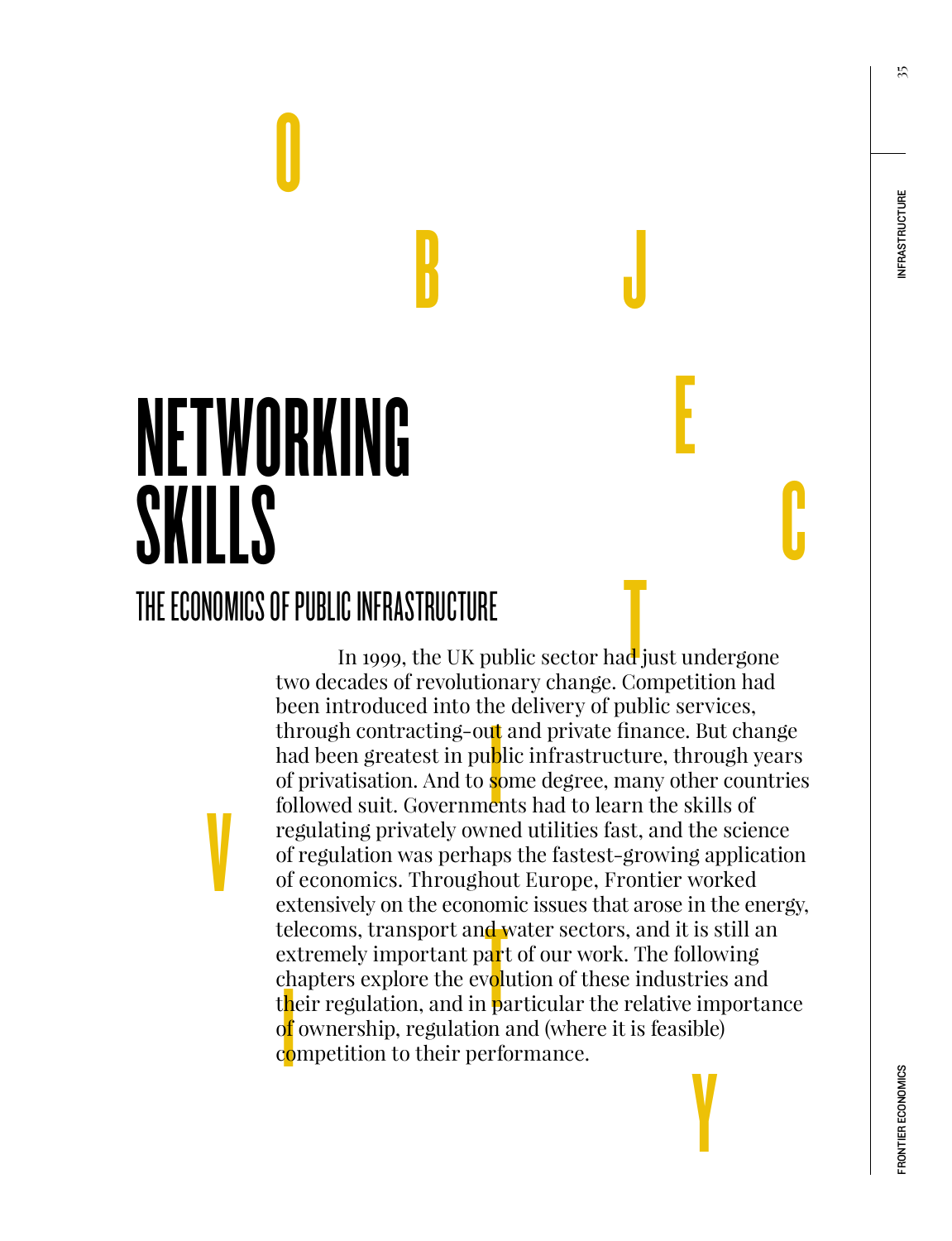Public utilities, for whose services users pay at the point of use rather than through taxation, were easiest to "privatise" – and 40 or 50 years after many of their forerunners had been nationalised in the UK, several major state-owned enterprises had been floated on the stock market in the 1980s and 1990s. Energy, communications, water, air and rail transport – all were transformed into publicly quoted companies, with government substituting arm's length regulation for hands-on management and ownership. Of all the networks underpinning the economy, only roads (bar a few new toll motorways) remained in state hands – and the Post Office, which was not privatised until 2013.

The early wins from privatisation, such as an end to months of waiting for a telephone line, seemed thoroughly positive. In general, the change increased efficiency, and successful privatised businesses expanded into new markets. Substantial sale proceeds also boosted public finances. And although the change was most spectacular in the UK, other countries began both to privatise state enterprises in competitive sectors (e.g. banks such as Société Générale and Le Crédit Lyonnais) and to move some of their infrastructure further out of direct government control too.

CHANGE

WAS

Privatisation created the need for a rash of new sector-specific regulators, such as Ofcom, Ofwat and Ofgem in the UK, and Arafer (road and rail) and ASI (airports) in France (soon to merge into a single regulator). Key to the regulatory approach to each sector was the degree of competition – the economist's first weapon of choice, since the days of Adam Smith and his "invisible hand" – that was seen as feasible. Economics, in short, provided the framework of questions for regulators to ask.

Were there still natural monopolies requiring hands-on regulation? Or dominant incumbents? How easy was market entry? If there was vertical integration between network and services, did competitor access to networks need to be enforced? Where direct competition was not possible, could it be simulated by other techniques (such as benchmarking) to drive greater efficiency? And even if there were plenty of competing entities in the market, did information asymmetries or a reluctance of consumers to change suppliers mean competition wasn't really working?

Meanwhile, even if the market was open to a reasonable level of competition, there were still other questions for policy-makers to address, relating to issues from national security to social inclusion. What kind of government intervention might be needed to ensure universal service, to protect vulnerable customers or correct information asymmetries?

All these, and more, questions had to be tackled as the science of regulation evolved. The answers would differ by sector, and by country, but the broad assumption was, and remained, relatively simple: that detailed regulation of prices and returns would be needed where competition was weak or non-existent, and could be lightened if or when there was sufficient competition.

SPECTACUL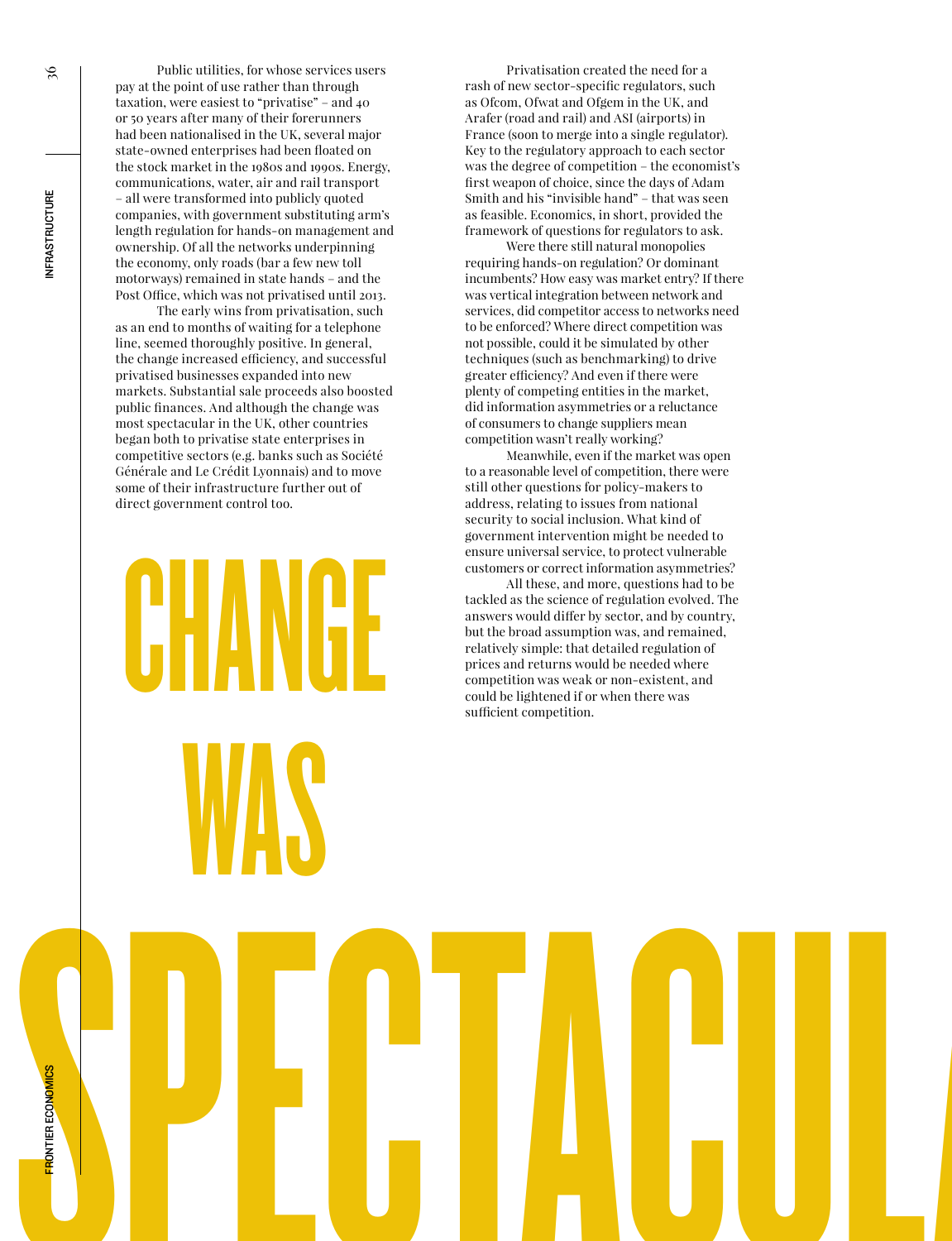37

## "PRIVATISATION CREATED THE NEED FOR A RASH OF NEW SECTOR-SPECIFIC REGULATORS"

## GETTING ON THE CASE

Regulatory models of course vary by sector. Financial services present such a complex set of consumer protection and systemic maintenance issues that the job has, since the financial crisis, been split in two. While market liberalisation has brought much competition in theory, the regulators have become more sceptical of the market's ability to resolve all threats of consumer detriment. So though there are some comparisons (and overlaps) with other sectors, financial services remain a problem apart. The model below therefore describes the standard regulatory approach to "pipes and wires".

SPECTACULAR! The usual model of *ex ante* economic regulation (as opposed to *ex post* competition reviews) for utilities has been to begin by developing a detailed licence. This sets out the activities and services that the utility must provide, along with a wider set of requirements (e.g. technical standards, codes of practice, secure access to necessary resources). So far, so (relatively) straightforward. The real challenge comes with the exercises, or reviews, that the regulator periodically undertakes in order to forecast the level of revenues that an efficient firm undertaking the service would require to make an acceptable return.

To do this, the regulator needs to t<mark>ake a</mark> view on:

- the expected efficient operating costs of the business
- any new investments that may need to be undertaken
- the return on historical investments. as assets depreciate
- the fair return on capital employed in the business.

This results in a "regulatory determination", which prescribes the level of revenue (or alternatively the level of prices) that the company will be permitted to receive (or charge) until the next periodic reset. Thus most utilities are subject to regulatory cycles, with much at stake for the companies (and reputation at risk for the regulator) in each periodic review.

Such interventions are, of course, not without their downsides. Two notable kinds of problems serve as examples of the range confronting regulators, on which a massive economic literature (some of it Nobel prize-winning) has appeared since the 1980s.

There are, to begin with, a whole series of "principal–agent problems". The principal (in this case the regulator) is seeking to encourage efficient behaviour in an agent (the regulated firm) when the firm may know more about what can be achieved, and where monitoring of how hard it is striving for efficiency may be imperfect. Regulatory contracts have to be designed to minimise so-called information rents and achieve socially optimal levels of innovation and productivity. Efficient outcomes have to be incentivised through well-designed regulatory arrangements that align the interests of consumers and infrastructure owners.

Another set of issues relates to what is called the "hold-up problem". Investors in infrastructure sink large sums of capital into very long-lived assets. Future returns are dependent on many future price control decisions. The risk that the regulator may act capriciously results in the addition of a risk premium to the required return. Regulation is therefore a "repeated game", in which observed consistency, transparency and adherence to evidence are the only way to drive the risk premium down.

These two examples out of many help to explain why competition is, where possible, to be preferred to direct regulation. It is for this reason that we commonly see regulators given competition as a primary objective, an emphasis only recently increased by legislation in the UK. But of course, with infrastructure based on pipelines, rails, fixed lines of copper wires or other networks with high fixed costs that it would be expensive and inefficient to duplicate, competition between networks is not always possible.

Even as the advantages of incumbency began to fade, after market liberalisation, there have continued to be natural monopolies in parts of the public infrastructure. All the same, through vertical separation it became possible to introduce competition for sub-services, or to open up access to networks for new entrants to the retail market: access-based competition as opposed to infrastructure-based. Other techniques could be employed to introduce competition "for the market" where it was not possible to introduce it "in the market", by auctioning leases, franchises and spectrum. So regulators increasingly found themselves dealing with markets containing a mix of monopoly and competitive services, and trying to develop regulatory frameworks appropriate to both.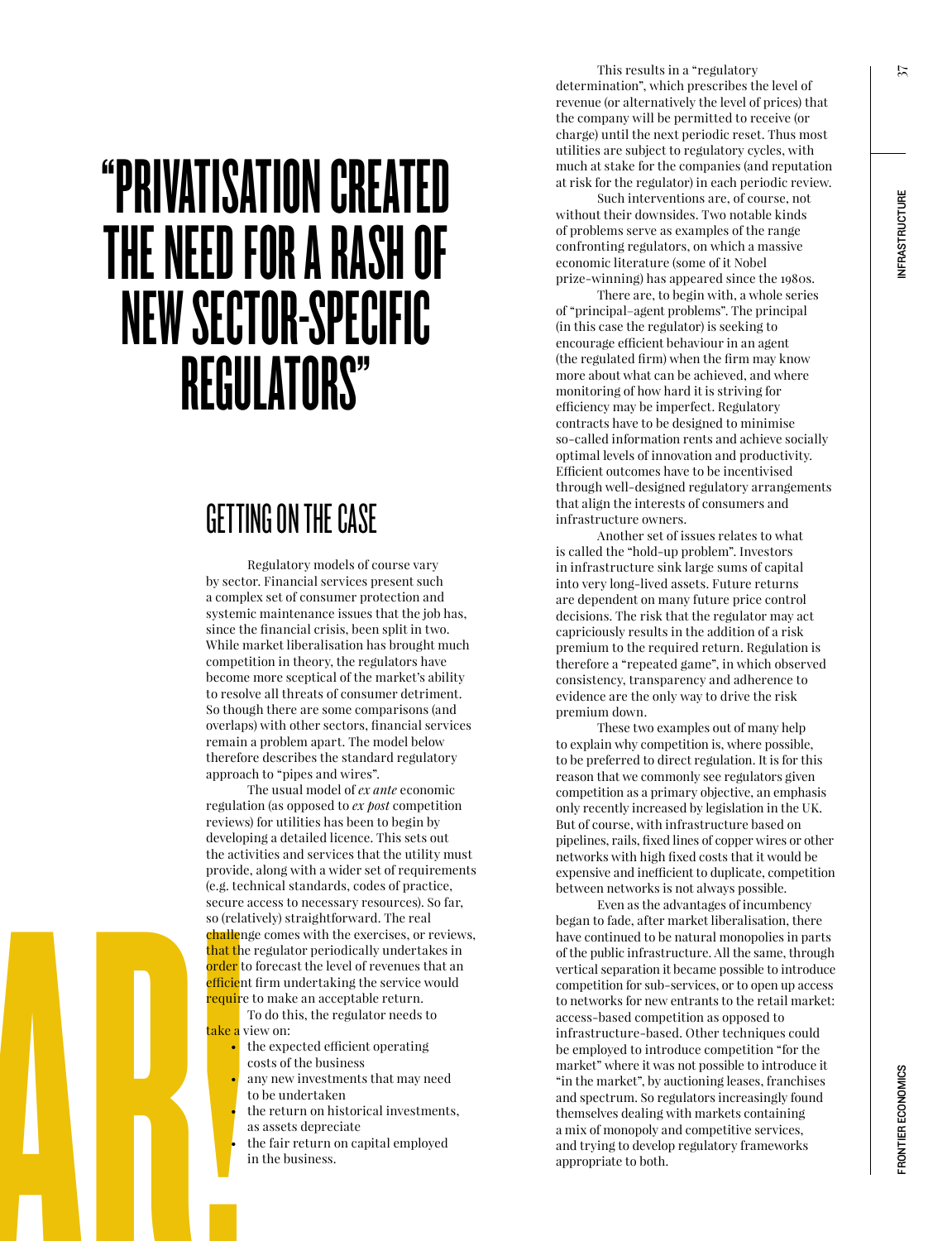## HOW PUBLIC, HOW PRIVATE?

They also found themselves faced with a mixed economy of ownership. As national restrictions to competition were dismantled in Europe, (part) state-owned enterprises bid for franchises in the UK or bought into privatised utilities, while in many continental countries private companies competed with those in which the state still retained a stake. The ownership of public infrastructure took a number of different forms, each with their own advantages and problems.

#### **Publicly quoted companies**

This is the standard British model for its mega-privatisations, such as British Gas (1986), British Airways (1987) or British Telecom (1984–93). These are subject to shareholder disciplines and have governance structures that make it easy for regulators to hold management to account; however, capital markets may rapidly remake the entity first created by a privatising government. For example, British Gas (sold in 1986) was demerged between 1997 and 2000 into BG (international gas exploration), Centrica (gas supply to businesses and households) and Transco (gas distribution). In 2002 Lattice, the owner of Transco, merged with National Grid, which in 2017 sold most of its gas distribution business (renamed Cadent Gas) to infrastructure investors. Centrica had meanwhile broadened into electricity generation, while BG was taken over by Royal Dutch Shell in 2016.



FRONTIER ECONOMICS



 $38$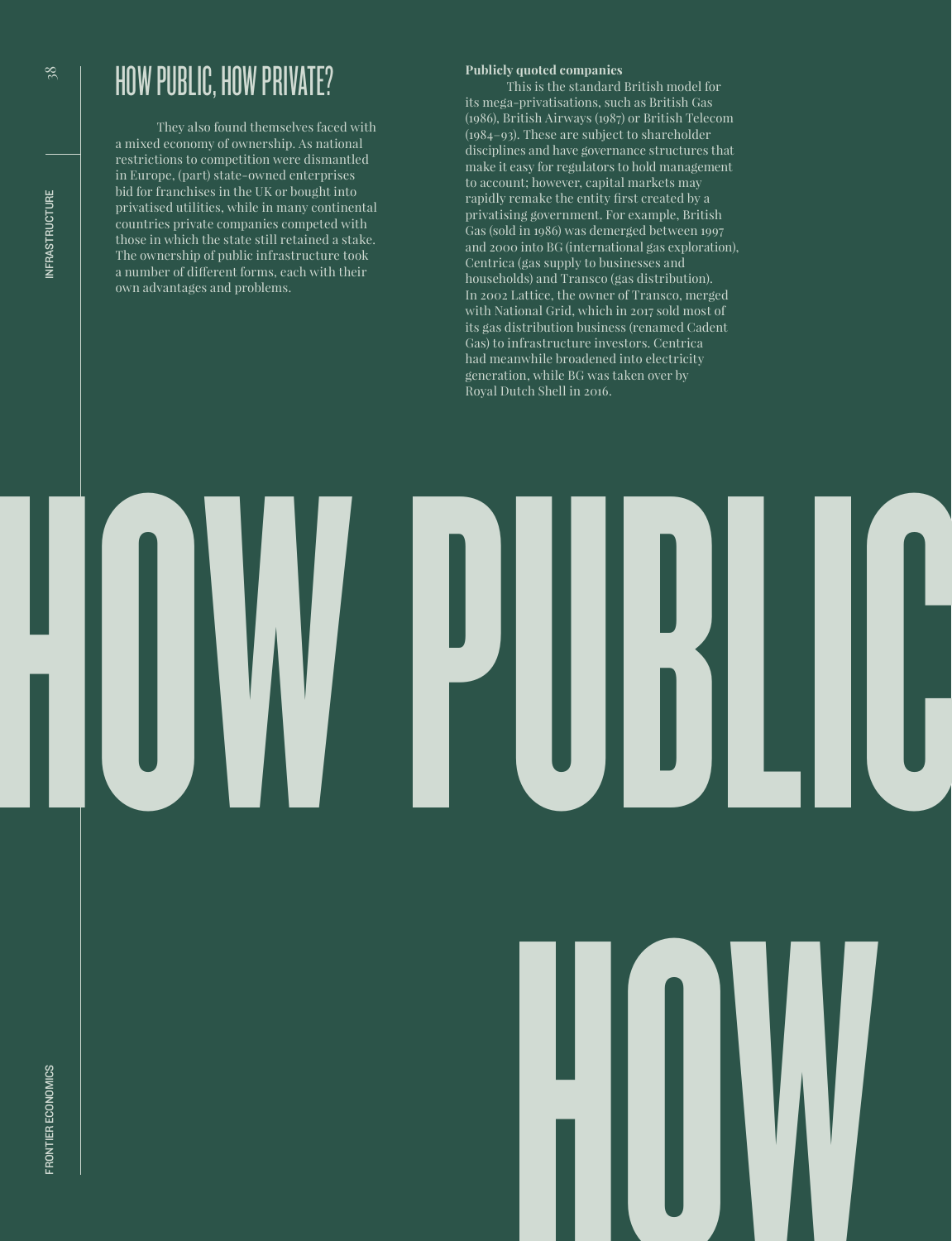#### **Part state-owned utilities**

Although full privatisations (particularly in banking, energy and air transport) have taken place in continental Europe too, governments (including in the UK) have often started down the route to privatisation by floating a proportion of the shares in state enterprises, while retaining a stake (or possibly only a "golden share") permitting them to veto unwelcome takeovers. Government entities still retain about a third of the shares in Deutsche Telekom, and the French government retains small shares in many privatised utilities. Part-privatisations may suffer from uncertainty about the government's current and future role, blunting the disciplines provided by capital markets and confusing lines of accountability. So in the 1990s even "golden shares" went out of favour in the UK right across the political spectrum (it was a Labour government which dropped them from BT's structure). However, recently anxieties about national security have surfaced in some countries with respect to Chinese investment, and takeover barriers are being re-erected.

#### **Privately owned companies**

 $\left.\rule{0pt}{12pt}\right\vert$ 

As the BG example shows, a number of state enterprises floated on the stock market have been "taken private" by investors. Infrastructure has become a prime target of private equity, with (by the consultancy BCG's estimate) \$177 billion of funds chasing opportunities by the autumn of 2018. Privately owned utilities ought to have the advantage of longer time-horizons, being free from the day-to-day pressures of equity markets; but the role of private equity in infrastructure has come into question. While the size of funds hunting for opportunities offers plenty of low-cost investment capital, from the regulatory point of view accountability is harder to pin down than in quoted companies. Macquarie's custodianship of Thames Water was subject to considerable criticism, and regulators have pushed for the appointment of independent directors at a number of private equity-owned utilities.

#### **Mutuals/member-owned companies**

While not a common model for infrastructure, there are examples even in the UK. Dwr Cymru (Welsh Water) was floated on the stock market in 1989, became a multi-utility (renaming itself Hyder in 1996), got into financial difficulty and was sold for £1 to Glas Cymru, a public benefit company limited to the water sector, becoming a not-for-profit (without shareholders) in 2001. In Northern Ireland, Mutual Energy was set up on a similar model. This might seem to offer the perfect public interest vehicle, but the lack of shareholder discipline (as well as the ability to raise equity capital) may be a source of weakness. In particular, poor management may go unchallenged (as it did at the UK Co-op Bank) unless governance is strong.

#### **Corporatised state utilities**

Increasingly, in continental Europe, state-owned infrastructure is being pushed out to arm's length from government, with company structures designed to limit political interference and create the same incentives and accountabilities as in the private sector. TenneT, the Dutch electricity transmission grid company, is wholly owned by the Dutch Government but managed (and regulated) as a private company. SNCF, the French rail operator, is similarly placed. These corporatised entities may be able to create confidence that they are free from political interference in day-to-day management, but state controls on their capital-raising may still act as a drag on innovation, as politicians trade off their needs against other public service priorities.

#### **Municipal utilities**

**PRIVATE** Ownership by regional governments or municipalities is common in continental Europe, particularly in sectors where the assets are local. This model is used in, for example, Belgium and Germany for electricity and gas distribution networks. It is not unknown in the UK (e.g. Manchester Airport is majority owned by the ten local authorities of Greater Manchester). The finances of municipal utilities may be constrained by their importance to local government, so that while for some this model has proved a satisfactory way of providing and maintaining infrastructure, there may be a tendency to under-invest.